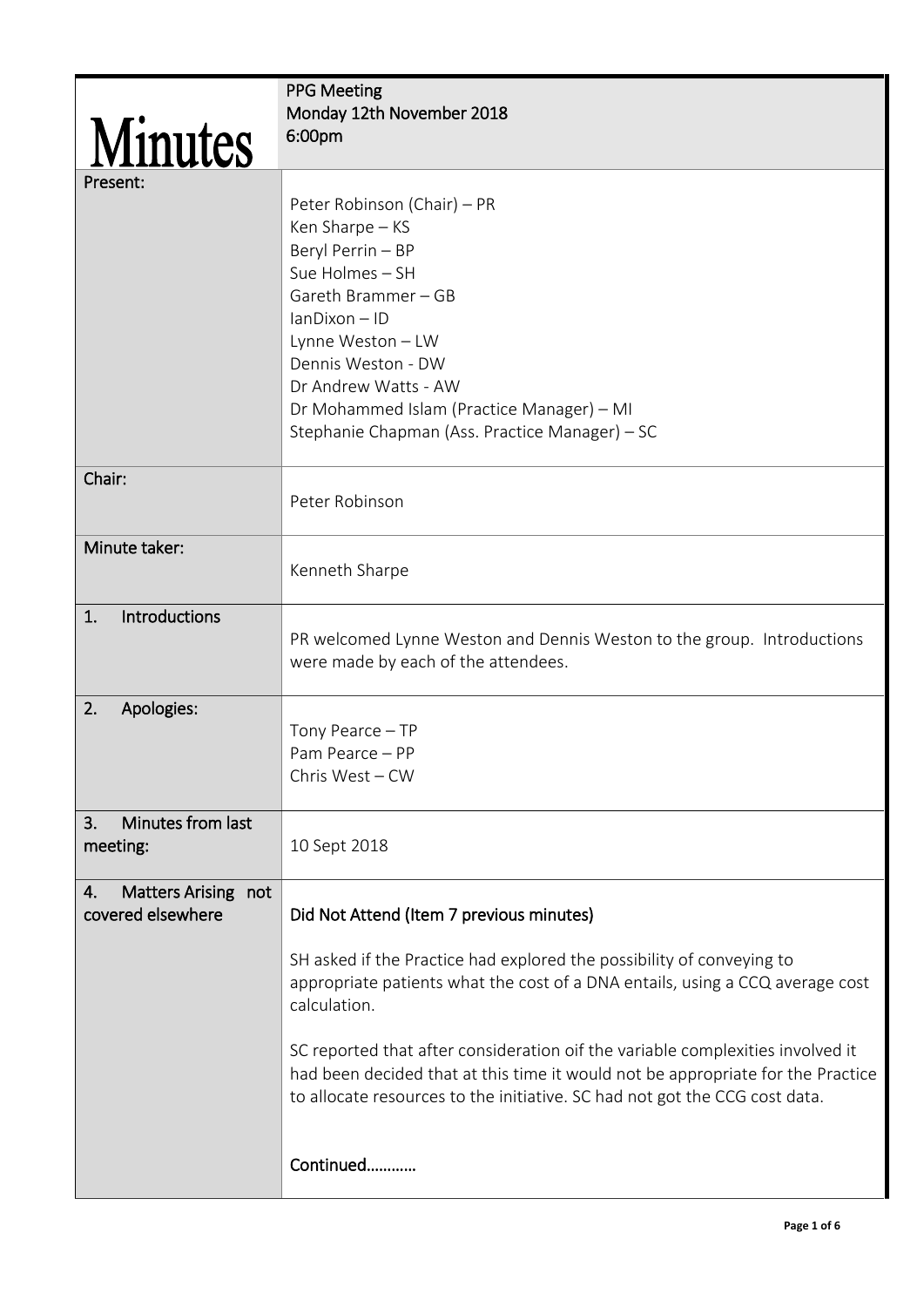## Agendas and Minutes (Item 3 previous minutes)

PR restated that for the benefit of all concerned it ideally should be good policy for Agendas to be distributed at least one week before meetings and Minutes to be distributed within two weeks of the meeting. This item was discussed and agreed by all concerned.

## Flu Clinics (Item 4 previous minutes)

PR explained that the group had not been called upon to assist at a Flu Clinic.

AW/MI/SC provided extensive explanation as to how this year unlike in previous years, there had been problems in the timely sourcing of the three types of available flu vaccines. In the circumstances it was thought impractical and unfair to expect volunteer members to decide to attend sessions which could and were subject to sourcing delays.

It was further explained that vaccine availability was a national concern particularly with the need to manage dispensing variable vaccines and with supply being affected by the uptake of provision now being offered by multiple outlets such as local and national chain pharmaceutical outlets.

AW affirmed the Practice were utilising all available methods to ensure the timely provision of available vaccines to ensure patients were not at risk.

The Groups offer to assist was appreciated and it was to be hoped that the initiative could be introduced next year. BP asked for assurance that vaccine supplies were now available. MI gave the assurance.

## Reception Barrier (Item 9 (1) previous minutes)

SC explained that this situation had been reviewed particularly considering: Widening accessibility / Confidentiality / Permanent or Flexible Barrier. Unfortunately, at this time no permanent solution was apparent, but the situation would be kept under continuing review.

AW was particularly concerned by this issue and appreciated that it was one which GP's may miss the significance of therefore he suggested that increased use of the lower more accessible reception desk (to the right side of reception) should be encouraged by both education and information to both staff and patients. SC was asked to make this facility more visible to patients.

Please see further discussions on Accessibility at Item 7 – Any other business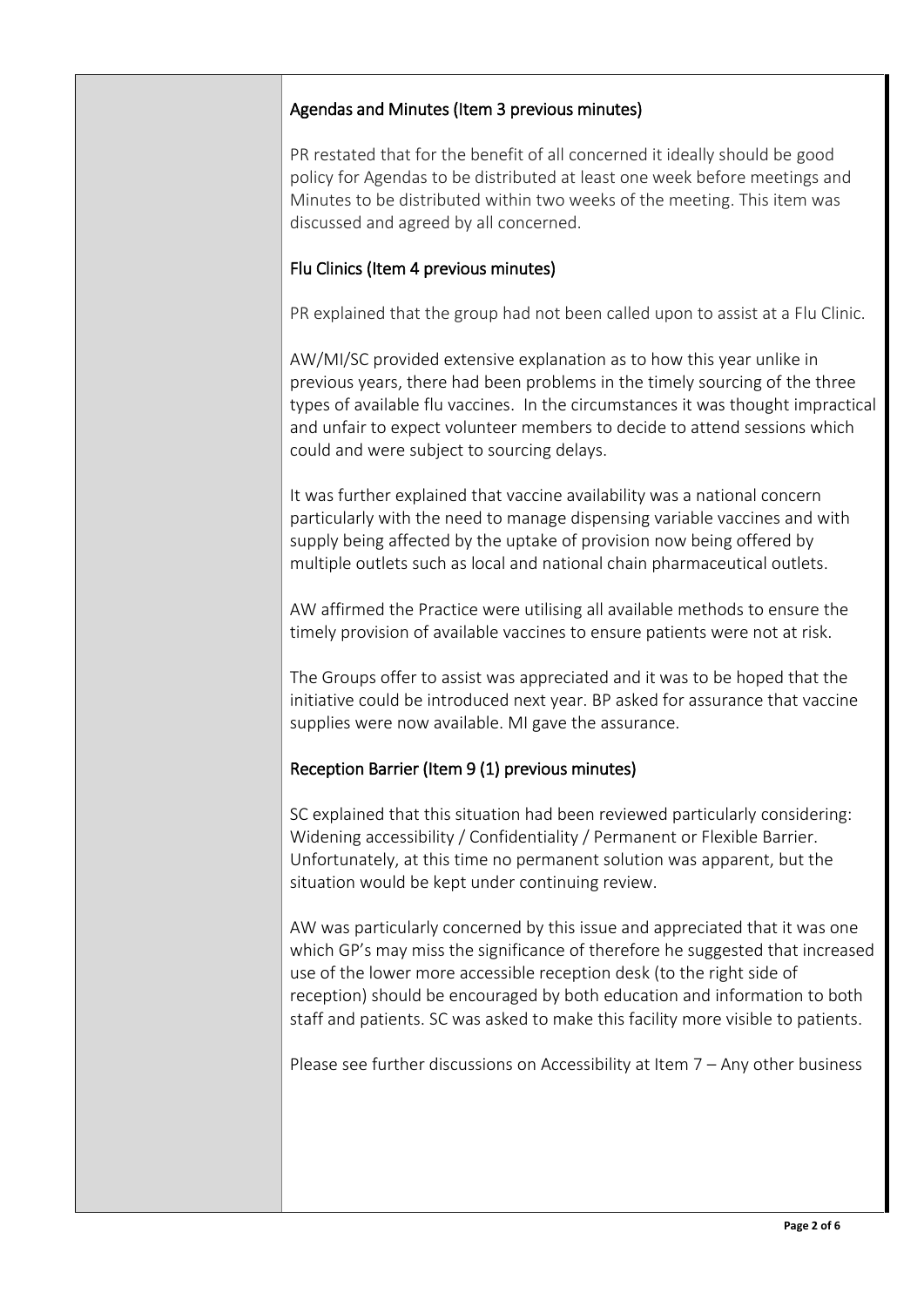| CCG PPG event 11 <sup>th</sup><br>5.                           |                                                                                                                                                                                                                                                                                                                                                                                                                                                                                                                                                                                                                                                                                                                              |
|----------------------------------------------------------------|------------------------------------------------------------------------------------------------------------------------------------------------------------------------------------------------------------------------------------------------------------------------------------------------------------------------------------------------------------------------------------------------------------------------------------------------------------------------------------------------------------------------------------------------------------------------------------------------------------------------------------------------------------------------------------------------------------------------------|
| December                                                       | PPG Networking Event covering all PPGs across Mid Nottinghamshire to look at<br>what is working well within a PPG and how PPGs across Mid Nottinghamshire<br>can learn from the good work that they have done. Brierley Park has applied<br>to present their practice.                                                                                                                                                                                                                                                                                                                                                                                                                                                       |
|                                                                | PR had previously circulated details of this event to members but no interest<br>was shown in a Willowbrook application. PR explained that he had asked the<br>event organisers to make a table available for an Ashfield North display<br>covering Willowbrook, Woodlands, Skegby and Kings Centre.,                                                                                                                                                                                                                                                                                                                                                                                                                        |
|                                                                | Following discussions within the group it was agreed that MI would liaise with<br>PR to assist with ideas for the display including our group's initiatives of<br>holding bi-monthly meetings and having a GP and Practice Managers<br>attending each session.                                                                                                                                                                                                                                                                                                                                                                                                                                                               |
| Measurement of<br>6.<br>Practice capacity for<br>appointments. | PR raised the main point of this item, "How does the Practice measure their<br>capacity to satisfy the availability of patient appointments"                                                                                                                                                                                                                                                                                                                                                                                                                                                                                                                                                                                 |
|                                                                | It was agreed at the outset that access to availability of appointments was a<br>concern to all patients and is one which the Practice constantly keeps under<br>review to ensure that the Practice is best placed to provide a caring, constant,<br>efficient and effective service.                                                                                                                                                                                                                                                                                                                                                                                                                                        |
|                                                                | AW/MI/SC gave a detailed response to this item, explaining the various<br>practices and procedures adopted to cope with the ever-increasing demands<br>on the Practice.                                                                                                                                                                                                                                                                                                                                                                                                                                                                                                                                                      |
|                                                                | Initiatives included:<br>In partnership with Dr Link the Practice is running a pilot scheme which will<br>give you access to a new algorithmic based screen system.<br>Educating and encouraging patients to be aware of / make use of the most<br>appropriate available GP and Nursing services at the Practice.<br>Educating and encouraging patients to be aware of / make use the<br>pharmaceutical services available at the Practice.<br>Providing a "sit and wait" Duty Doctor / ANP service.<br>Providing a GP telephone advice service.<br>Being a full and active member Practice of the Extended GP Access Service,<br>covering evenings and weekends.<br>Ensuring appointment telephone lines are fully staffed. |
|                                                                | Maintaining variable methods to access appointments viz personal visit,<br>telephone booking, online same day and online future booking.                                                                                                                                                                                                                                                                                                                                                                                                                                                                                                                                                                                     |
|                                                                | BP sought clarification on the following issue - When a future appointment is<br>required by a GP, are they themselves able to override the embargo system<br>and book a future appointment? This was clarified as, Yes, by AW.                                                                                                                                                                                                                                                                                                                                                                                                                                                                                              |
|                                                                | PR thanked that the Practice for being proactive in their approach to the<br>issues and suggested that ideas for support by the PPG could follow in                                                                                                                                                                                                                                                                                                                                                                                                                                                                                                                                                                          |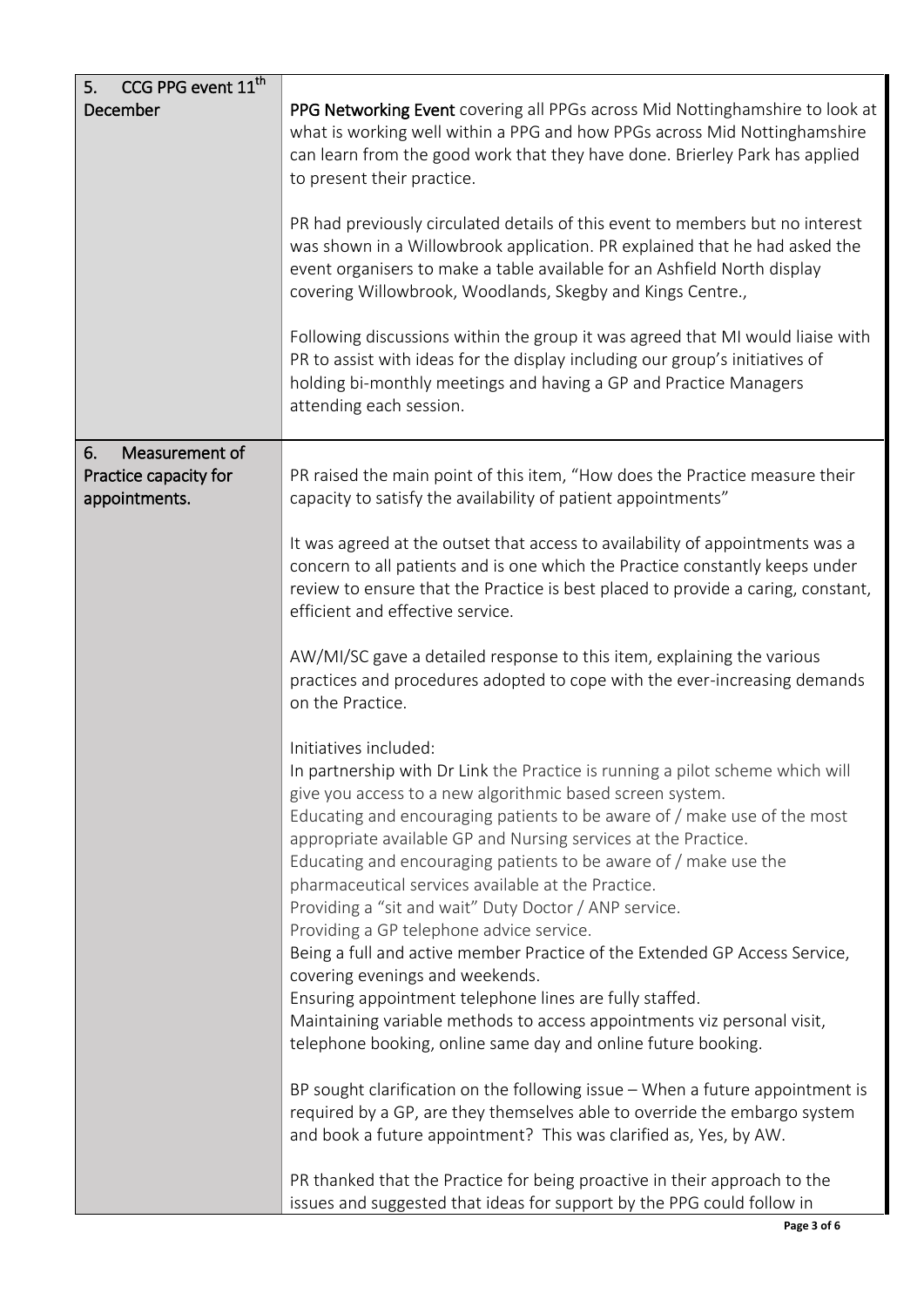|                                | discussion in the following Item (7)                                                                                                                                                                                                                                                                                                                                                       |
|--------------------------------|--------------------------------------------------------------------------------------------------------------------------------------------------------------------------------------------------------------------------------------------------------------------------------------------------------------------------------------------------------------------------------------------|
|                                |                                                                                                                                                                                                                                                                                                                                                                                            |
| <b>National Patients</b><br>7. |                                                                                                                                                                                                                                                                                                                                                                                            |
| Survey Results.                | MI gave the group a verbal presentation of the 2018 National Patient Survey<br>results but advised that the survey process had somewhat changed since last<br>year so there could not be a feature by feature comparison.                                                                                                                                                                  |
|                                | Continued                                                                                                                                                                                                                                                                                                                                                                                  |
|                                | Points raised during the discussion of the report included:                                                                                                                                                                                                                                                                                                                                |
|                                | PR – How is the survey conducted? MI responded that the survey is conducted<br>by the NHS who randomly select patients from each Practice.                                                                                                                                                                                                                                                 |
|                                | PR asked of MI - What are the Low and High points of the survey results. MI<br>responded that this was -                                                                                                                                                                                                                                                                                   |
|                                | Low Point - "Access to the GP Practice by telephone" Further information was<br>provided detailing the financial amounts and staffing levels devoted to this<br>issue, and ensuring equipment is kept up to date and effective.<br>High Point - "The high level of satisfaction received from health care<br>professionals" All agreed that this was pleasing to note and to be commended. |
|                                |                                                                                                                                                                                                                                                                                                                                                                                            |
|                                | It was noted that the National Survey Results mirrored in many respects with<br>the results of our own patient survey held in October last year.                                                                                                                                                                                                                                           |
|                                | BP and PR asked if there were plans to hold a further survey of patients with a<br>view to obtaining views on how the Practice could improve their service.                                                                                                                                                                                                                                |
|                                | Following a discussion, it was agreed that $-$<br>1. The group would for the immediate future rely on National Patient<br>Surveys.                                                                                                                                                                                                                                                         |
|                                | 2. Accept the findings of the reports and explore how we as a group can<br>support and work with the Practice and patients to address the<br>identified "Low Points" and further that this would be included as an<br>Item headed "Communication with Patients" in the January 2019<br>meeting agenda.                                                                                     |
|                                | MI agreed that he would circulate copies of the 2018 National Patient Survey<br>report.                                                                                                                                                                                                                                                                                                    |
| 8.<br>Practice Update          |                                                                                                                                                                                                                                                                                                                                                                                            |
|                                | MI and SC explained that $-$                                                                                                                                                                                                                                                                                                                                                               |
|                                | The Lead Nurse, one nurse, one Health Care Assistant and two new<br>secretaries, as mentioned at the last meeting had commenced working at the<br>Practice.                                                                                                                                                                                                                                |
|                                | There is a further advertised vacancy for a Treatment room nurse.                                                                                                                                                                                                                                                                                                                          |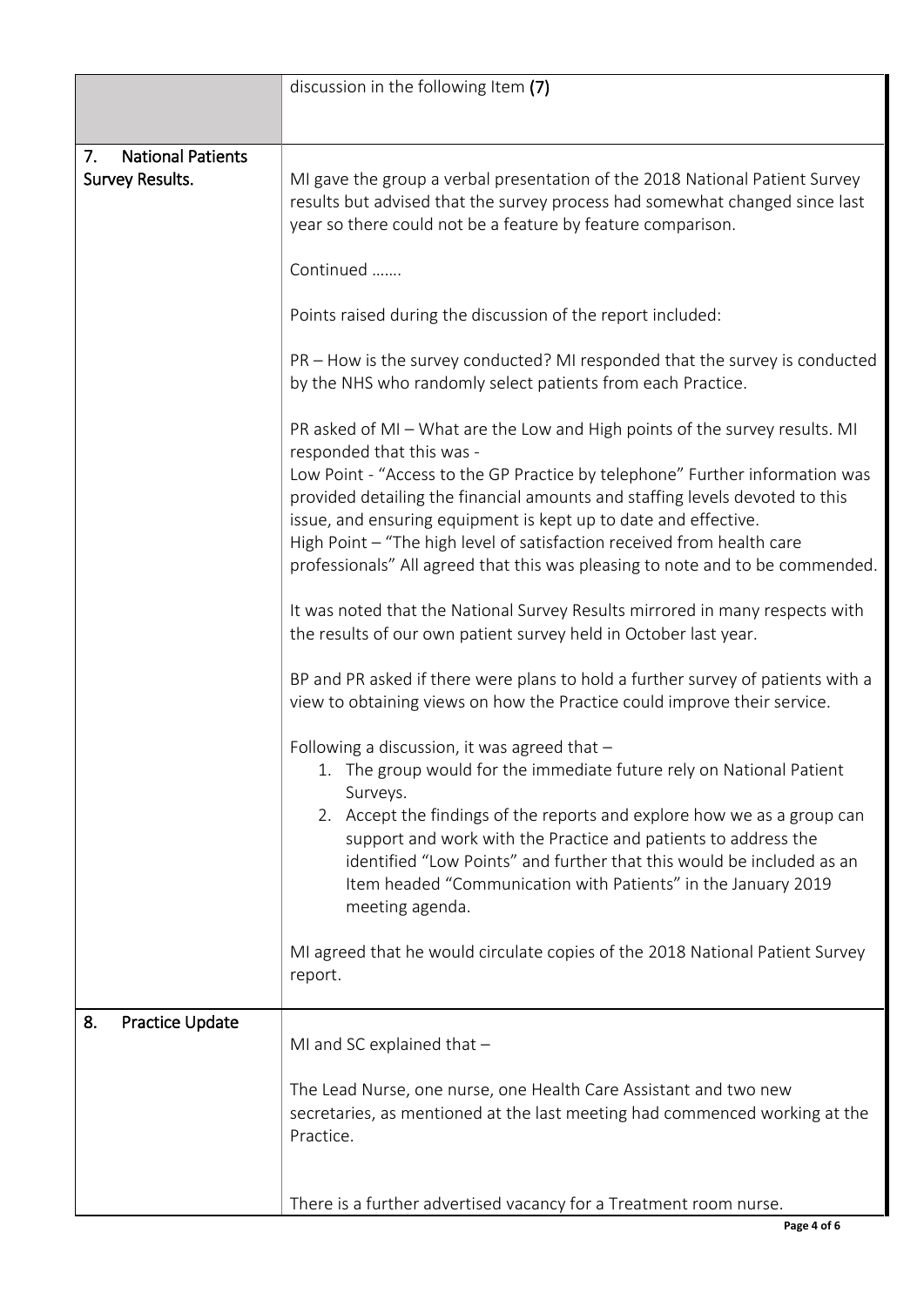|                                                                   | One salaried GP had increased their working days from two to three.                                                                                                                                                                                                                                                                                               |
|-------------------------------------------------------------------|-------------------------------------------------------------------------------------------------------------------------------------------------------------------------------------------------------------------------------------------------------------------------------------------------------------------------------------------------------------------|
|                                                                   | Our current caretaker is retiring at the end of November, but a replacement<br>has been secured,                                                                                                                                                                                                                                                                  |
|                                                                   |                                                                                                                                                                                                                                                                                                                                                                   |
|                                                                   |                                                                                                                                                                                                                                                                                                                                                                   |
| Topics for next<br>9.<br>meeting 14 <sup>th</sup> January<br>2019 | Communication.<br>It was agreed that the Topic for inclusion in this meeting would be                                                                                                                                                                                                                                                                             |
|                                                                   | "Communication with Patients" (As per Item 7 above)                                                                                                                                                                                                                                                                                                               |
|                                                                   | Meeting Dates for rest of 2019<br>SC advised that meeting dates schedules would follow this year's format with<br>the next meeting being 14 January 2019. Following dates would be published<br>at the next meeting.                                                                                                                                              |
|                                                                   |                                                                                                                                                                                                                                                                                                                                                                   |
| Any Other Business<br>10.                                         | "Accessibility in the waiting area"<br>GB - Raised the issue of particularly relating to space for wheelchair users and<br>people with aids and limited mobility, and additionally how wheelchair users<br>have difficulty in easily reading posters and signs displayed around the<br>Practice. (Also see Item 4 above - Reception Barrier)                      |
|                                                                   | The group sympathised with this issue and whilst several ideas were floated it<br>was agreed that that a more satisfactory approach would be for GB and the<br>Practice management to liaise and formulate long term solutions.                                                                                                                                   |
|                                                                   | "Election of Governors for the Sherwood Forest Hospitals Trust"<br>SH advised the group that Sherwood Forest Hospitals Trust would be holding<br>Governor elections in the new year. Should any member be interested or<br>know of another suitable persons they can contact SH for further advice.                                                               |
|                                                                   | "Self Help Saturday"<br>SH commended this event which was held on 29 <sup>th</sup> September by the<br>Woodland Medical Practice. PR had attended the event. The aim was to help<br>patients to take steps to improve their own health and wellbeing, which would<br>hopefully in the long term reduce demands on clinical services. (See Items 6<br>and 7 above) |
|                                                                   | "Closure of the Practice during training afternoons - Effects of Patient Services"<br>ID enquired if it was necessary / appropriate for the Practice to close during<br>training afternoons thus denying patient access. Also, that on these occasions<br>only the "normal" answering service was available.                                                      |
|                                                                   | AW and MI advised that different types of training took place and clinical staff<br>training was CCG led. There are times when it is necessary for all staff to<br>attend the training and this most likely would be off site. The answer call                                                                                                                    |